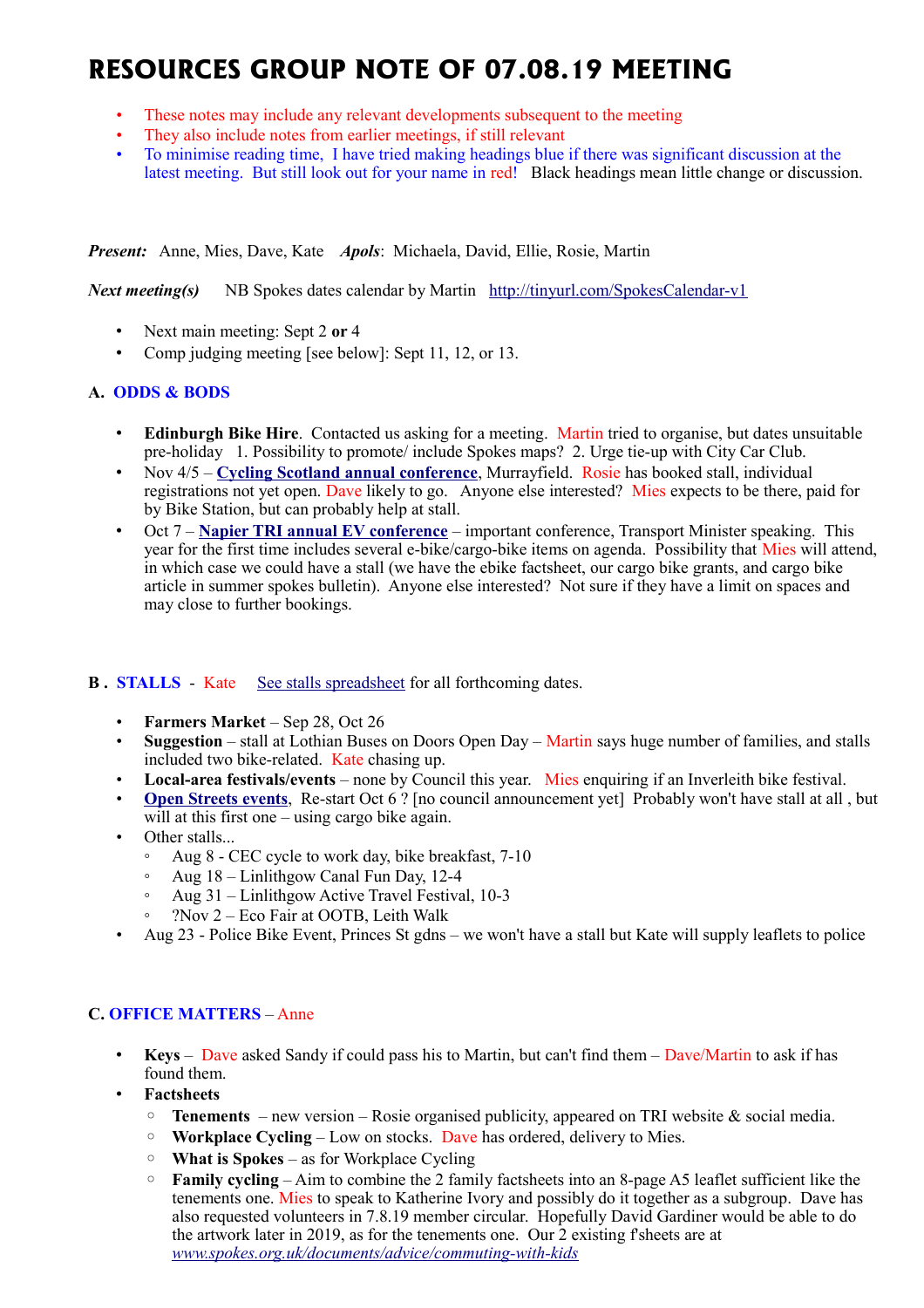- **Cycling recipes** running low. A very old document. Dave to reprint meantime on coloured paper, but we should consider revising it into a glossy factsheet like our others. Possibly 2020 competition?
- **40th anniversary group photo** now framed and on office wall, together with names key.
- **Office/ stalls computer**. Anne has purchased office portable PC
- *Software...* Anti-virus: Windows Defender; Office software: Libre Office open-source (MS-compatible). *Initial uses...* (1) Spreadsheet for the Spokes office of money and membership new/renew that come through the office. (2) slideshows at events.

## **D. SPOKES SHARED ONLINE STORAGE?**

- Important spokes files should in general be permanently stored on Spokes space (with passwords and permissions as appropriate - in case anyone with material on their home PC gets run over by a bus etc). Obviously people will sometimes do current work on home PCs.
- Many files/documents are stored on the website, which serves this purpose.
- The membership and orgs databases are on a dropbox account owned by Clair.
- All our map data is currently on Andy F's home PC and he is keen for final versions to be in cloud storage.
- We should set up a Spokes dropbox account. The Clair databases can then be moved there (with the same people as now retaining access) and a separate folder created there for the maps archive (with access by maps people). Other top-level folders can be added as needed, and with appropriate permissions.
- A Dropbox account is owned by an email account, so this should be possible under the Spokes email address. We will await Rosie's return (Rosie runs Spokes email) to discuss going ahead with this.

## **E. SPOKES PUBLIC MEETINGS** [twitter hashtag #SpokesMtg] Organisers Martin + Ellie.

- **Autumn meeting**
	- **New Cycling Solutions for Edinburgh** as probable title.
	- Augustine booked for Fri 15 Nov.
	- Richard Armitage (Spokes member & head of EU Cycle Logistics Federation) has agreed to speak, can give an overview of opportunities and experience elsewhere - Dave put him in touch with Martin.
	- Other speakers invited (1) **Bike Share** to say how it is going and get feedback. (2) **CycleHoop**, the Edinburgh bike storage contractor. (3) speaker from Council on **cargo-bike** investigations/plans – Cllr Macinnes or an officer. No replies yet from any of these 3.
	- If no councillor as a speaker, could ask a councillor to be on the panel, to ensure feedback to Council (Claire Miller or Scott Arthur?). Need to remember gender balance on panel when fixing speakers.
- **Future ideas**
	- **Local action** invite local spokes groups and individuals [e.g contacts as in [Spokes 133,](http://www.spokes.org.uk/wp-content/uploads/2019/02/pall-at-95.pdf) page 7].
	- **Cycling in and to the more distant suburbs and the Lothians** [could tie in with the above]
	- **Cycling & Health** (NB we had this topic in June 2016). New developments 1. Adrian Davis, new professor of transport & health at Napier (first in the world?) 2. Faculty of Public Health launches Scottish initiative on transport, with Transform Scotland.

## **F. CARGO-BIKE PROJECT -** [Spreadsheet](https://drive.google.com/drive/folders/1BuWIrWRXwrDyFuw-nDA8n9ms37oAeKwH)

- Rosie has set up the above spreadsheet and will do basic follow-up/reminders to bodies receiving grants or applying, and ensure grantees follow the rules, e.g. photo(s), logo on bike and brief report.
- **Bikes for Refugees** have got their cargobike, but logo not yet on it photo for autumn Bulletin? [*Later:* BfR tell Rosie they are having difficulty getting a sticker/transfer of the logo, but still trying]
- One further application received **Green Team** very professional application, granted.
- Conditions for our grants - [www.spokes.org.uk/documents/papers-documents/cargo-bikes.](http://www.spokes.org.uk/documents/papers-documents/cargo-bikes)
- Andrew Thin trust £5000 donation to expand cargo bike project, so our community groups max grant is now £1500 (£1000 Thin, £500 Spokes). Still not getting many applications – we could chat to relevant community groups at events like the OOTB eco-fair.
- **Spokes Stickers** David Gardiner used vehicle-standard stickers on Hearty Squirrel cargo-bike. Supplier - Forrest Hepburn & McDonald, Nicolson Sq. [David says *very sticky* so apply very carefully]. Contact details (& downloadable artwork) also on spokes website, [cargo-bike advice page.](http://www.spokes.org.uk/documents/advice/cargo-bikes/) Mies to follow up, given Bikes for Refugees problem above.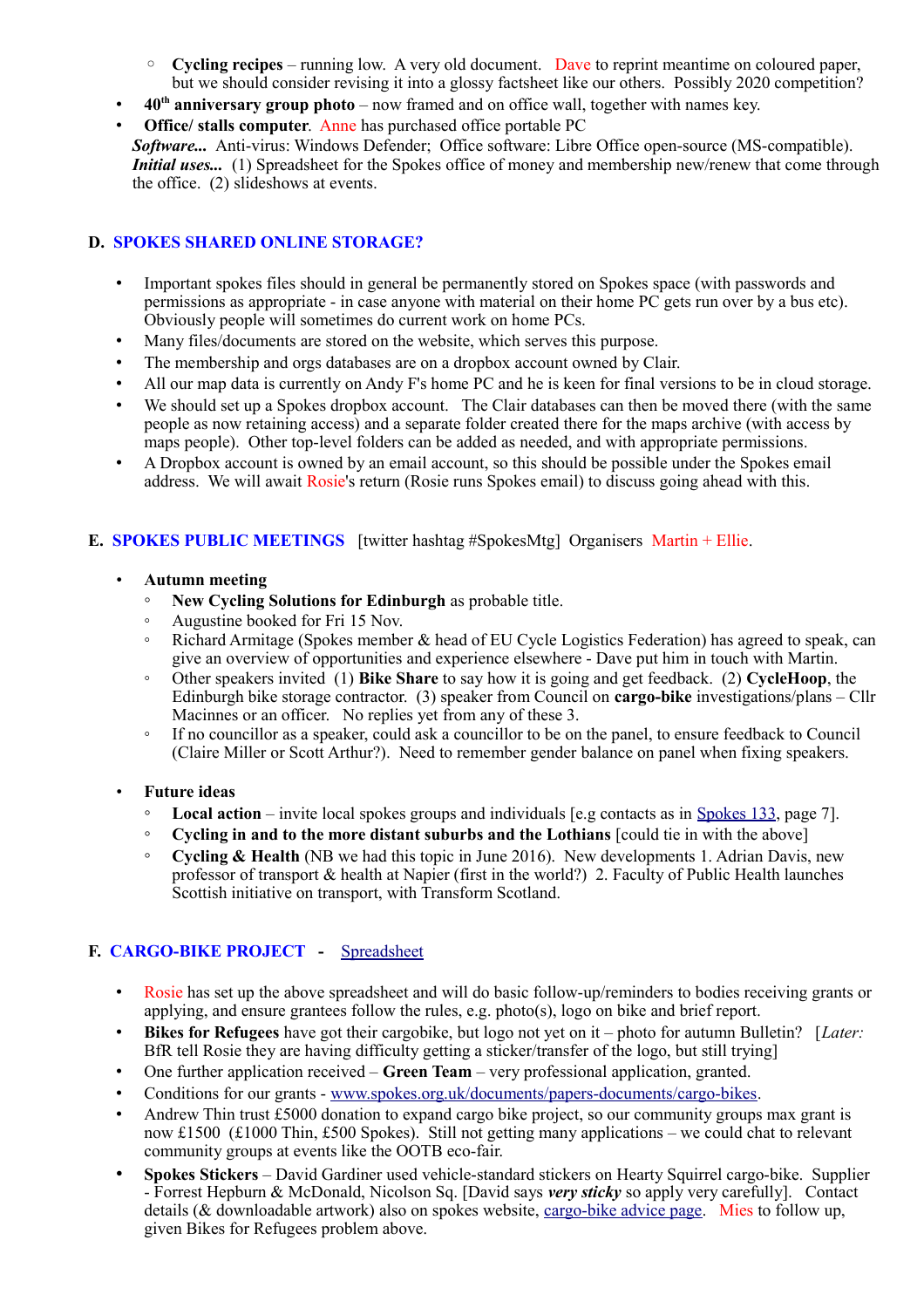## **G. MOTORIST AWARENESS CAMPAIGNS** - Martin

- **Bike Alert Video & leaflet** at [www.spokes.org.uk/videos.](http://www.spokes.org.uk/videos) Police Scotland (Lothians?) requested more copies of the leaflet for #OpClosePass events.
- **Young Driver events**. Good pool of helpers from past events; also useful interaction/ contacts with police, bus, tram staff. However, stall not productive – better just to hand out the leaflets and do a presentation.
	- **Edinburgh** Sep 30 to Oct 3 Martin liaising with Council after unsatisfactory 2018 arrangements.
	- **Midlothian** scrapping their event due to council budget cuts
	- **East Lothian** Aug 28 Mark James & Robert Simpson
	- **W Lothian** ??
- **Poor driving by East Lothian Buses** (and other buses recently taken over by Lothian Buses). Have the drivers been given the standard Lothian Buses cycle awareness training? Martin to contact them.

#### **H. COMPETITIONS** [previous comps at [spokes.org.uk/documents/odds-and-ends-may-be-exciting/competitions\]](http://www.spokes.org.uk/documents/odds-and-ends-may-be-exciting/competitions/)

- **2019 'Cycling Inspiration'** *How I was inspired to start using a bike or how did I inspire someone else.* 
	- Article and entry form on website [www.spokes.org.uk/2019/07/spokescomp-my-cycling-inspiration](http://www.spokes.org.uk/2019/07/spokescomp-my-cycling-inspiration/)
	- **Prizes as below**
		- Agreed we will use £500 of the Thin cargo-bike cash as a cargo-bike voucher prize. Voucher will be non-transferable [i.e. used by the named prizewinner only], must be used in a local bike shop and we will transfer the cash to the shop not the individual.
		- Dave ScotRail, Laidback, EdFoC, Harts
		- Rosie Filmhouse, Boardwalk
		- Mies Camera Obscura, Kalpna, Edinburgh Bicycle
		- Kate Milk cafe (Newhaven, on N Edcycleroute)
		- Michaela Sustrans, Lanterne Rouge cafe (Gifford)
	- **Getting entries** As at 6 August, only 9 entries, some not very prize-worthy. Most usually arrive late, but important to encourage more. Dave will remind previous prize-winners. Also tweeting and Rosie put on facebook. Mies to encourage entries via Bike Station. Dave post more forms to Mies.
	- Dave will put the entries together online as usual once comp closes on Aug 31.
	- **Judging meeting** Sept 11, 12 or 13 at Mies's house.
	- **Judging panel** Any interested Resources member welcome to be on the judging panel.
	- **External judge** Dave to invite Paths for All (who distribute govt cash to encourage people to cycle). If no luck we will try Stella from South Ed Safe Cycling (assuming isn't entering the comp herself!)
	- **Prize distribution** Mies in charge, may seek help from Kate or others if needed. Anne to send Mies a list of prizes and how to handle each one (e.g. vouchers by post; or for emailed prizes we email the prize donor and cc the winner).

## **J. SPOKES MAPS**

- **Map Group** Katharine Taylor coordinating maps group. Next stages Midlothian complete revision then Edinburgh & possibly Glasgow.
- Martin has set up a google group email, *maps-spokes@spokes.org.uk* for maps group.
- *Later:* maps group has started operating current maps status below
	- **Lothians maps** Tim has now passed over the files to our new technical person, Andy Follis. Tim no longer holds a copyright on the maps – in future they will be *copyright Spokes* only.
	- **Base maps** All the maps comprise cycling facilities added onto a base map of streets etc. Andy is investigating which base maps to use in future – there are many factors to consider. Dave emailed all members who offered computing help and 3 or 4 with relevant skills have contacted Andy.
	- **Edinburgh map** (2016) We are running unexpectedly low (300 left?), and shouldn't run out of our premier map if possible. Decided to reprint existing, with any known updates, but not re-surveying.
	- **Midlothian** (2015) Our oldest map, and only map on traditional paper. Enough copies left for 2019.
	- Andy converting Tim's files in parallel with start of surveying (Anne & Robert Simpson coordinating). ◦ **W Lothian** (2018) stocks ok
	- **E Lothian** (2017) stocks ok
	- **Glasgow 3rd edition** (2016) developed by Spokes & Go-Bike, 12500 copies paid for by council, free from Glasgow Council, now exhausted. Ian says map side is held by XYZ who could easily update it, and David the front. Ian M says GoBike maps contact would be Andy Preece. Mies spoke to Glasgow Transport convenor, Cllr Anna Richardson, who would like new edition and might fund it.